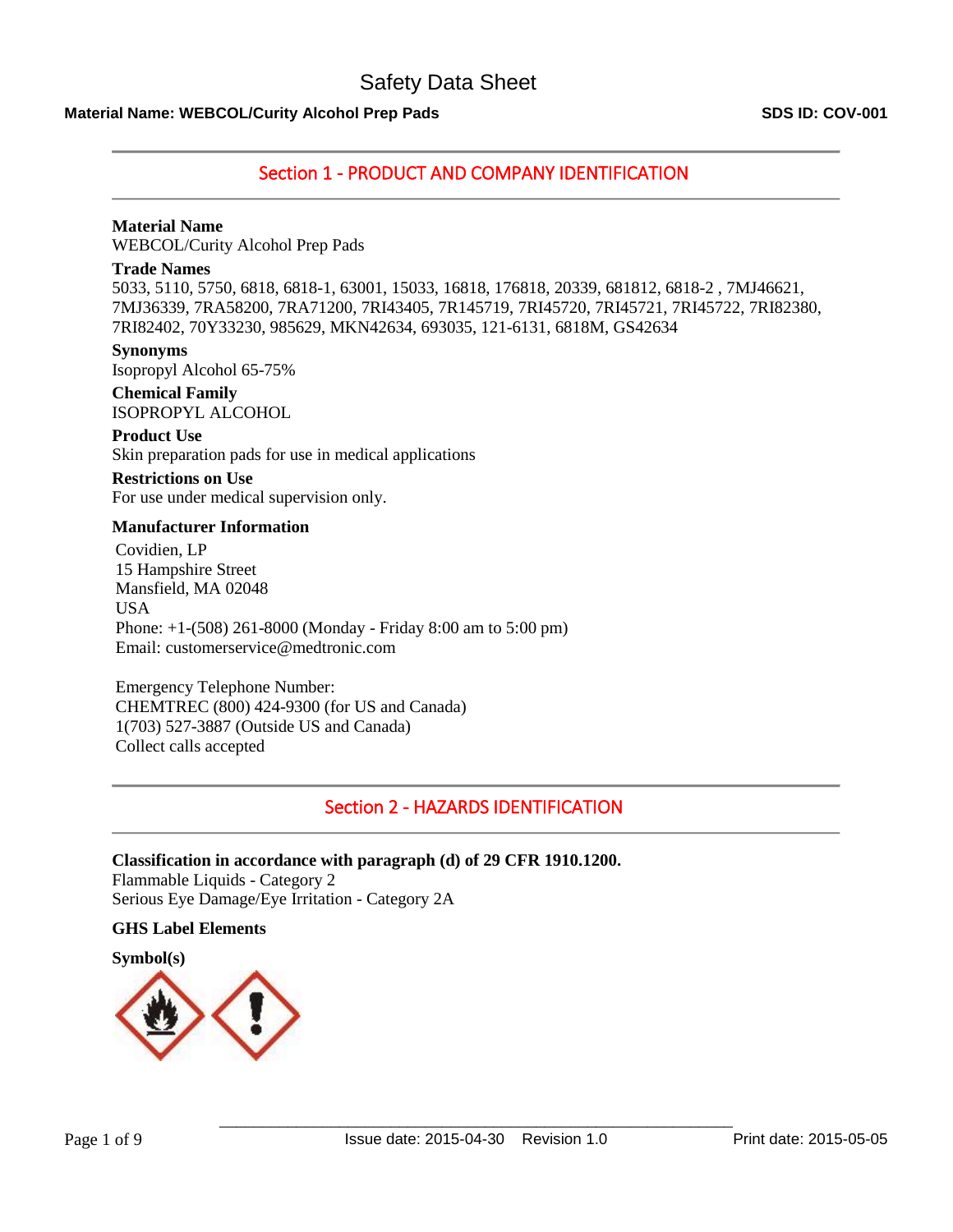# **Material Name: WEBCOL/Curity Alcohol Prep Pads SDS ID: COV-001**

## **Signal Word**

Danger

## **Hazard Statement(s)**

Highly flammable liquid and vapor Causes serious eye irritation

## **Precautionary Statement(s)**

## **Prevention**

Keep away from heat/sparks/open flame/hot surfaces - No smoking Wash thoroughly after handling

## **Response**

In case of fire: Use appropriate media to extinguish IF IN EYES: Rinse cautiously with water for several minutes. Remove contact lenses, if present and easy to do. Continue rinsing If eye irritation persists: Get medical advice/attention

## **Storage**

Store in a cool dry place

## **Disposal**

Dispose of contents/container in accordance with local/regional/national/international regulations

## **Other Hazards**

No additional information available.

# Section 3 - COMPOSITION / INFORMATION ON INGREDIENTS

| CAS       | <b>Component Name</b> | Percent $(\% )$ |
|-----------|-----------------------|-----------------|
| 7732-18-5 | Water                 | $25 - 35$       |
| 67-63-0   | Isopropyl alcohol     | $65 - 75$       |

# Section 4 - FIRST AID MEASURES

## **Inhalation**

Not a likely route of exposure.

## **Skin**

It is unlikely that first aid will be required. If skin irritation occurs: Get medical advice/attention.

## **Eyes**

Rinse cautiously with water for several minutes. Remove contact lenses, if present and easy to do. Continue rinsing. If eye irritation persists, get medical advice/attention.

### **Ingestion**

If swallowed, get medical attention.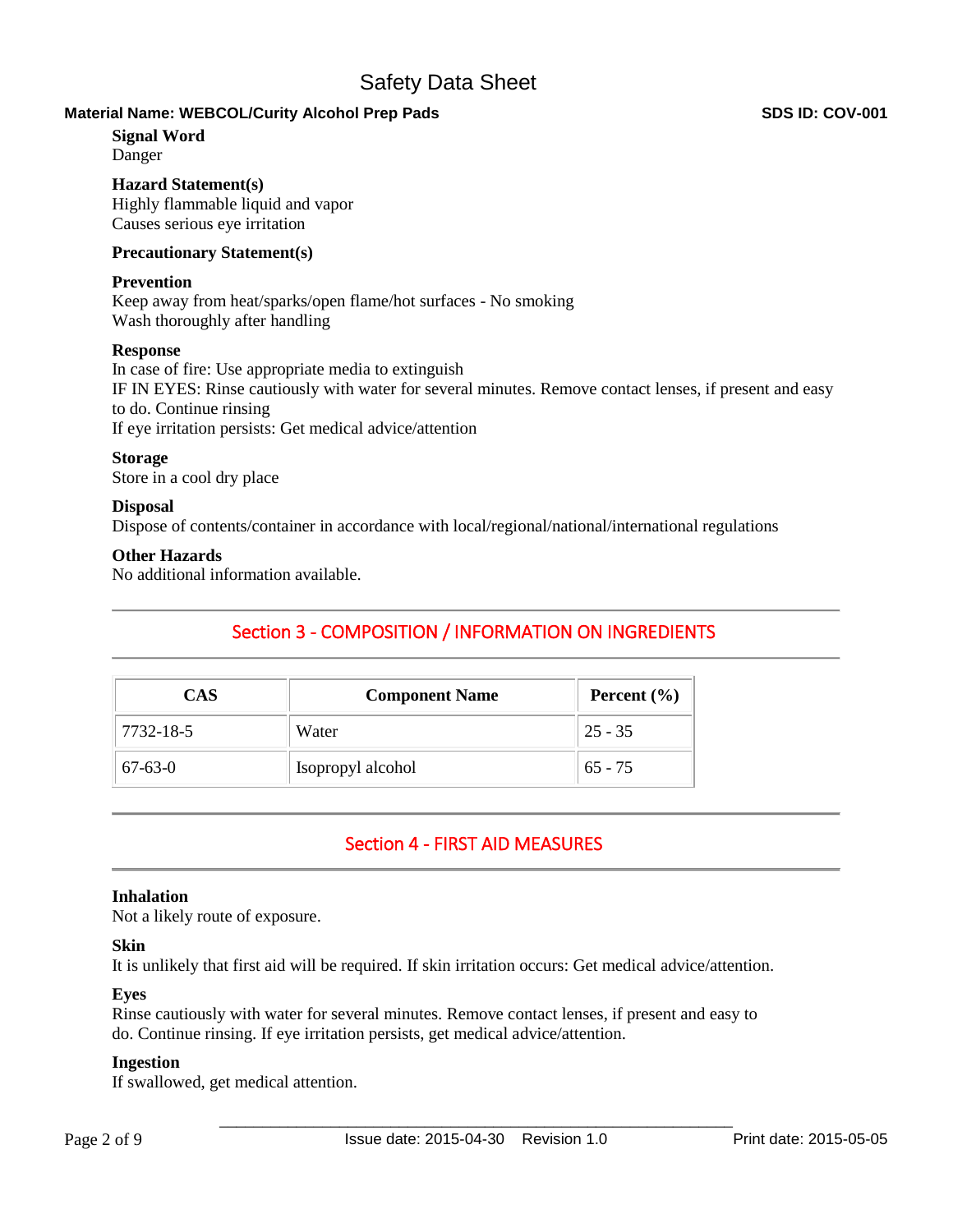# **Material Name: WEBCOL/Curity Alcohol Prep Pads SDS ID: COV-001**

**Indication of any immediate medical attention and special treatment needed**

Treat symptomatically and supportively.

# **Most Important Symptoms/Effects**

# **Acute**

Causes serious eye irritation.

# **Delayed**

No information on significant adverse effects.

# Section 5 - FIRE FIGHTING MEASURES

**Extinguishing Media Suitable Extinguishing Media** Use dry chemical, carbon dioxide, alcohol-resistant foam or water spray.

**Unsuitable Extinguishing Media** None known.

**Special Hazards Arising from the Chemical** Highly flammable liquid and vapor.

**Hazardous Combustion Products** Oxides of carbon

**Advice for firefighters** Avoid inhalation of material or combustion by-products.

## **Fire Fighting Measures**

Avoid inhalation of material or combustion by-products.

# Section 6 - ACCIDENTAL RELEASE MEASURES

**Personal Precautions, Protective Equipment and Emergency Procedures** Wear personal protective clothing and equipment.

**Methods and Materials for Containment and Cleaning Up** Clear up spills immediately and dispose of waste safely.

## **Environmental Precautions**

Avoid release to the environment.

# Section 7 - HANDLING AND STORAGE

# **Precautions for Safe Handling**

Keep away from heat/sparks/open flames/hot surfaces.

# **Conditions for Safe Storage, Including any Incompatibilities**

Store in a cool dry place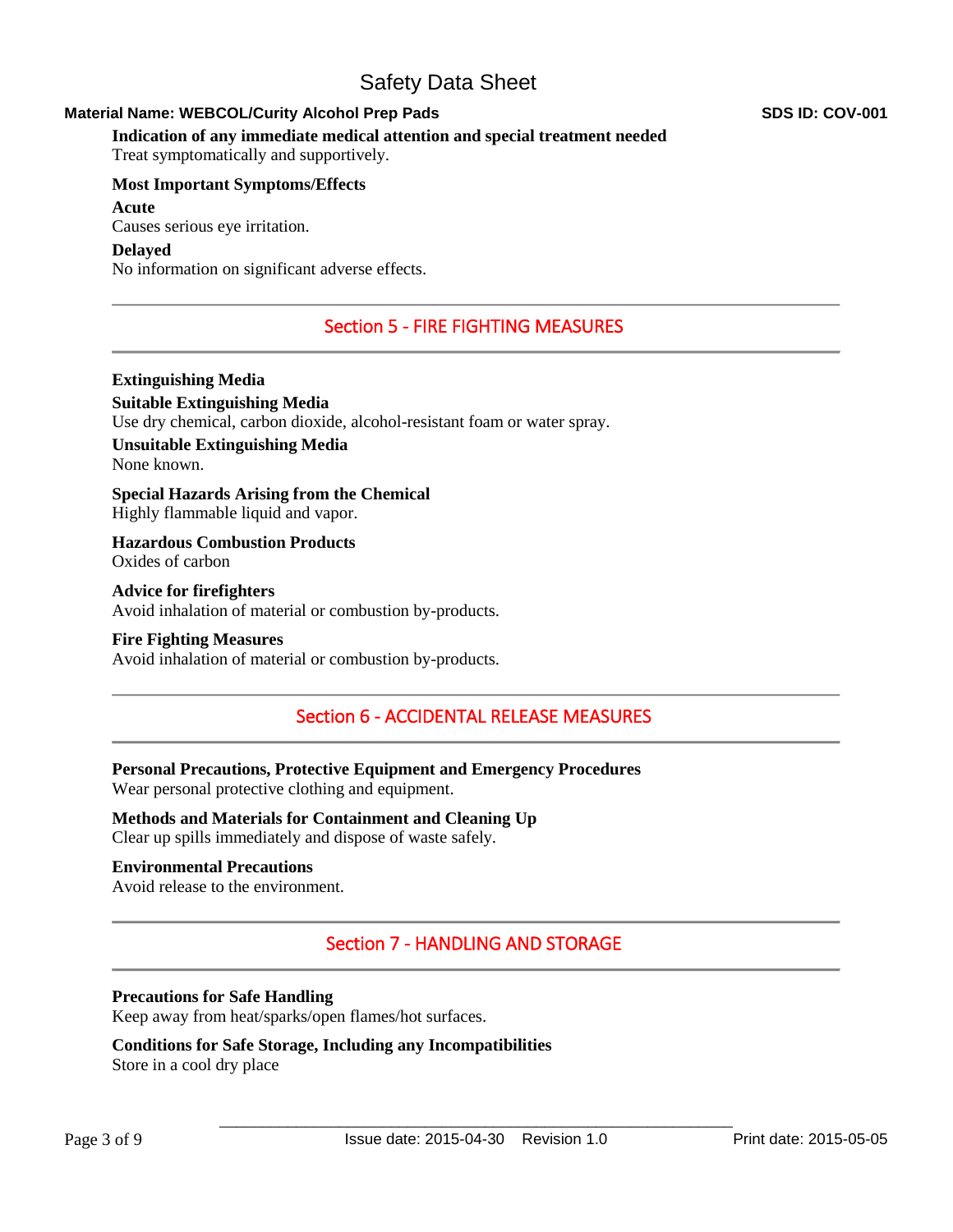# **Material Name: WEBCOL/Curity Alcohol Prep Pads SDS ID: COV-001 SDS ID: COV-001**

Aldehydes, halogenated compounds, halogens, strong acids, strong oxidizing agents

# Section 8 - EXPOSURE CONTROLS / PERSONAL PROTECTION

# **Component Exposure Limits**

| Isopropyl alcohol | $67 - 63 - 0$                                     |
|-------------------|---------------------------------------------------|
| ACGIH:            | 200 ppm TWA                                       |
|                   | 400 ppm STEL                                      |
| NIOSH:            | 400 ppm TWA; 980 mg/m3 TWA                        |
|                   | 500 ppm STEL; 1225 mg/m3 STEL                     |
|                   | 2000 ppm IDLH (10% LEL)                           |
| OSHA (US):        | 400 ppm TWA; 980 mg/m3 TWA                        |
| Mexico:           | 400 ppm TWA LMPE-PPT; 980 mg/m3 TWA LMPE-PPT      |
|                   | 500 ppm STEL [LMPE-CT]; 1225 mg/m3 STEL [LMPE-CT] |

## **Biological limit value**

There are no biological limit values for any of this product's components.

## **Engineering Controls**

Based on available information, additional ventilation is not required. Ensure compliance with applicable exposure limits.

## **Individual Protection Measures, such as Personal Protective Equipment**

### **Eye/face protection**

Safety glasses or goggles are recommended when there is a potential for eye contact.

### **Skin Protection**

Not required.

# **Respiratory Protection**

No respirator is required under normal conditions of use.

# **Glove Recommendations**

Hand protection is not required.

# Section 9 - PHYSICAL AND CHEMICAL PROPERTIES

| Appearance            | Non-woven cloth saturated<br>with liquid in foil package | <b>Physical State</b> | Liquid        |
|-----------------------|----------------------------------------------------------|-----------------------|---------------|
| Odor                  | Alcohol                                                  | <b>Color</b>          | Colorless     |
| <b>Odor Threshold</b> | Not available                                            | pH                    | Not available |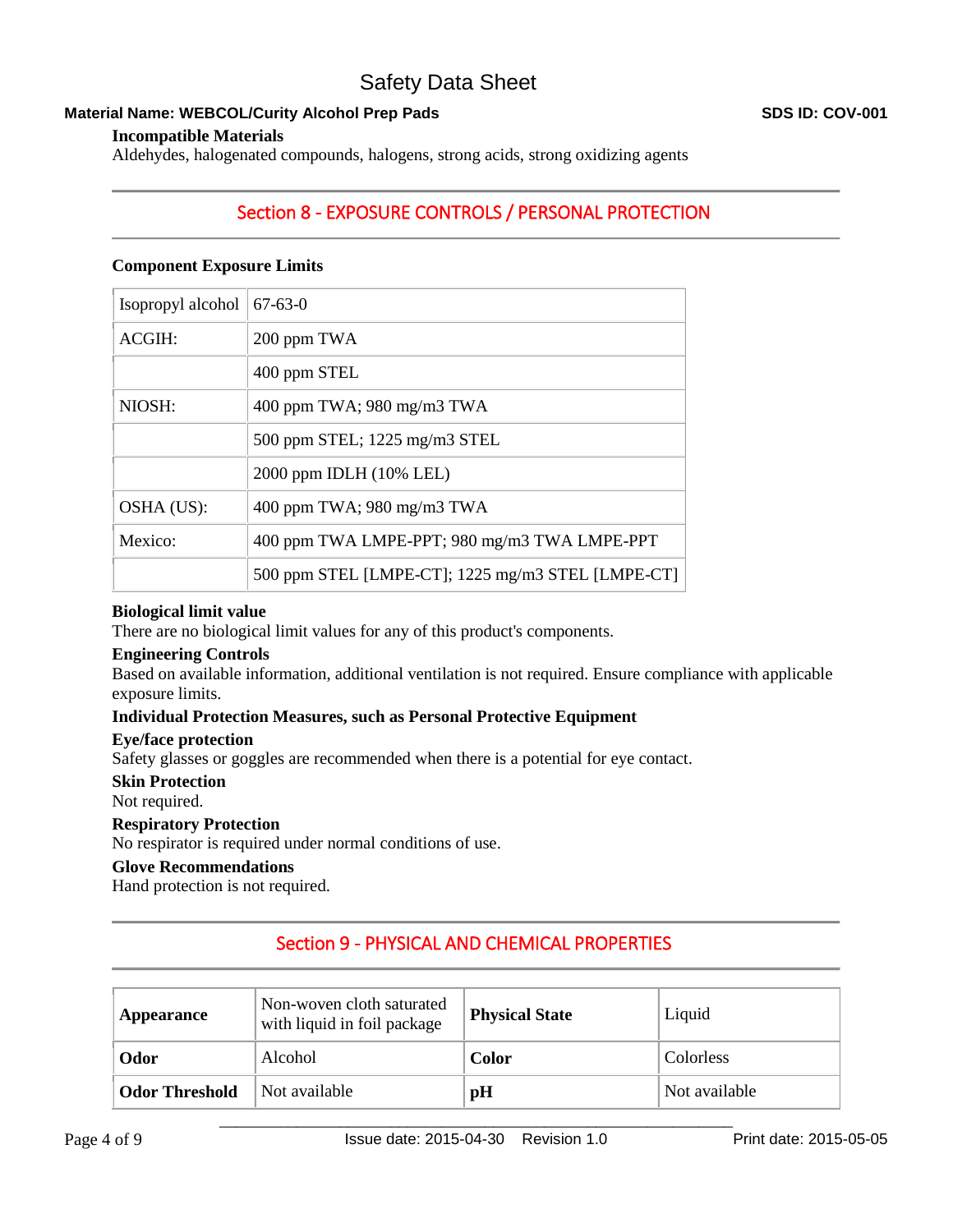# **Material Name: WEBCOL/Curity Alcohol Prep Pads SDS ID: COV-001 SDS ID: COV-001**

| <b>Melting Point</b>              | Not available             | <b>Boiling Point</b>                              | 82 °C (literature value)                                         |
|-----------------------------------|---------------------------|---------------------------------------------------|------------------------------------------------------------------|
| <b>Freezing point</b>             | -89 °C (literature value) | <b>Evaporation Rate</b>                           | Not available                                                    |
| <b>Boiling Point</b><br>Range     | Not available             | <b>Flammability (solid,</b><br>gas)               | Not available                                                    |
| <b>Autoignition</b>               | 399 °C (literature value) | <b>Flash Point</b>                                | 12 $\mathrm{^{\circ}C}$ (estimate based<br>on isopropyl alcohol) |
| <b>Lower Explosive</b><br>Limit   | $2\%$ (V)                 | <b>Decomposition</b>                              | Not available                                                    |
| <b>Upper Explosive</b><br>Limit   | $12\%$ (V)                | <b>Vapor Pressure</b>                             | 33 mmHg (@ 20 °C -<br>literature value)                          |
| <b>Vapor Density</b><br>$(air=1)$ | 2.1 (literature value)    | <b>Specific Gravity</b><br>$(water=1)$            | $0.7855$ (@ 20 °C -<br>literature value)                         |
| <b>Water Solubility</b>           | 100%                      | <b>Partition coefficient: n-</b><br>octanol/water | 0.05 (measured value)                                            |
| <b>Viscosity</b>                  | Not available             | <b>Solubility (Other)</b>                         | Not available                                                    |
| <b>Density</b>                    | Not available             |                                                   |                                                                  |

# **Other Information**

No additional information available.

# Section 10 - STABILITY AND REACTIVITY

# **Reactivity**

Not known to occur.

# **Chemical Stability**

Stable under normal conditions of use.

# **Possibility of Hazardous Reactions**

Hazardous polymerization will not occur.

# **Conditions to Avoid**

Avoid direct sunlight.

# **Incompatible Materials**

Aldehydes, halogenated compounds, halogens, strong acids, strong oxidizing agents

# **Hazardous decomposition products**

Oxides of carbon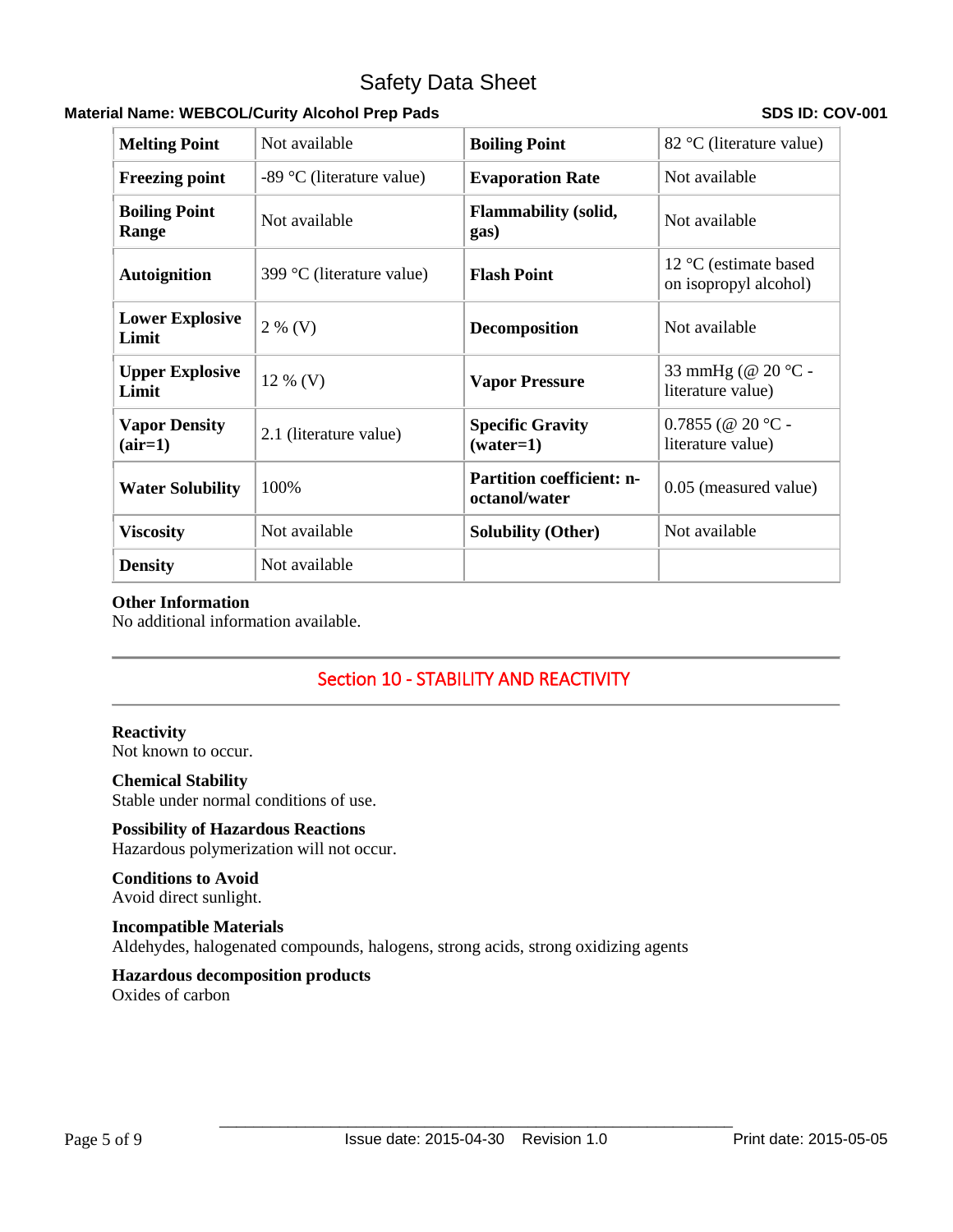# **Material Name: WEBCOL/Curity Alcohol Prep Pads SDS ID: COV-001**

# Section 11 - TOXICOLOGICAL INFORMATION

# **Information on Likely Routes of Exposure**

# **Inhalation**

Not a likely route of exposure.

**Skin Contact** None known.

**Eye Contact** Causes serious eye irritation.

**Ingestion** None known.

### **Acute and Chronic Toxicity Component Analysis - LD50/LC50**

The components of this material have been reviewed in various sources and the following selected endpoints are published: Isopropyl alcohol (67-63-0) Oral LD50 Rat 5045 mg/kg (Safety Data Sheet) Dermal LD50 Rabbit 12800 mg/kg (Safety Data Sheet) Inhalation LC50 Rat 1600 ppm 4 h (Safety Data Sheet)

## **Immediate Effects**

Causes serious eye irritation.

**Delayed Effects** No information on significant adverse effects.

# **Irritation/Corrosivity Data**

Causes serious eye irritation.

## **Respiratory Sensitization**

No data available.

### **Dermal Sensitization**

No data available.

### **Component Carcinogenicity**

| <b>Isopropyl</b><br>alcohol | $67 - 63 - 0$                                                                                |
|-----------------------------|----------------------------------------------------------------------------------------------|
| ACGIH:                      | A4 - Not Classifiable as a Human Carcinogen                                                  |
| IARC:                       | Monograph 71 [1999]; Supplement 7 [1987]; Monograph 15 [1977] (Group 3 (not<br>classifiable) |

### **Germ Cell Mutagenicity**

No data available.

### **Reproductive Toxicity**

No data available.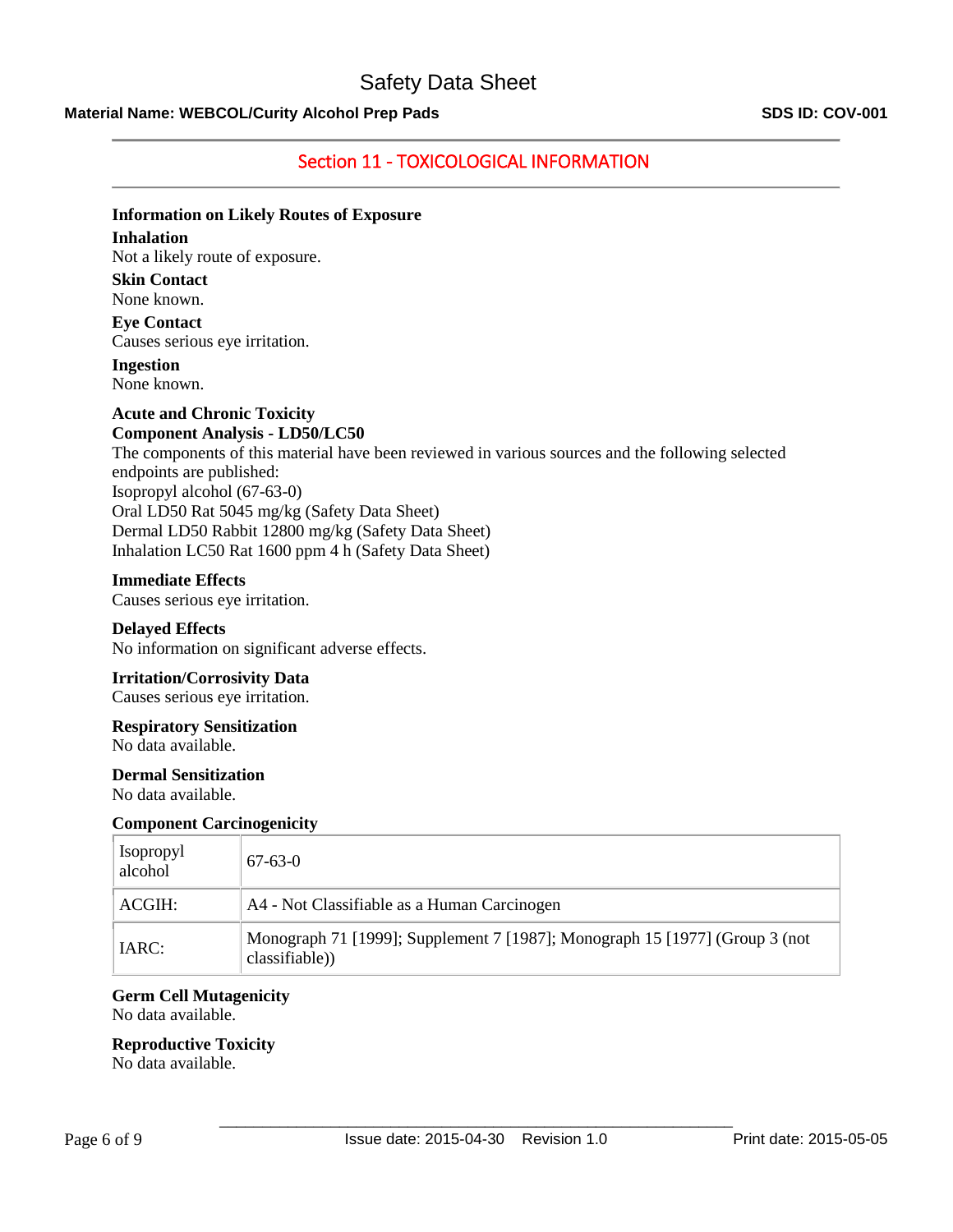# **Material Name: WEBCOL/Curity Alcohol Prep Pads SDS ID: COV-001 SDS ID: COV-001**

**Specific Target Organ Toxicity - Single Exposure** No information available.

**Specific Target Organ Toxicity - Repeated Exposure** No information available.

#### **Aspiration hazard** No data available.

**Medical Conditions Aggravated by Exposure** May cause eye damage, eye disorders.

**Additional Data** No additional information available.

# Section 12 - ECOLOGICAL INFORMATION

# **Ecotoxicity**

Avoid release to the environment.

## **Component Analysis - Aquatic Toxicity**

| <b>Isopropyl</b><br>alcohol | $67-63-0$                                                                                                                                                 |
|-----------------------------|-----------------------------------------------------------------------------------------------------------------------------------------------------------|
| Fish:                       | LC50 96 h Pimephales promelas 9640 mg/L [flow-through]; LC50 96 h Pimephales<br>promelas 11130 mg/L [static]; LC50 96 h Lepomis macrochirus >1400000 µg/L |
| Algae:                      | EC50 96 h Desmodesmus subspicatus >1000 mg/L IUCLID; EC50 72 h<br>Desmodesmus subspicatus >1000 mg/L IUCLID                                               |
| Invertebrate:               | EC50 48 h Daphnia magna 13299 mg/L IUCLID                                                                                                                 |

### **Persistence and Degradability**

No information available for the product.

### **Bioaccumulative Potential**

No information available for the product.

### **Mobility**

No information available for the product.

### **Other Toxicity**

No additional information available.

# Section 13 - DISPOSAL CONSIDERATIONS

## **Disposal Methods**

Dispose in accordance with all applicable regulations.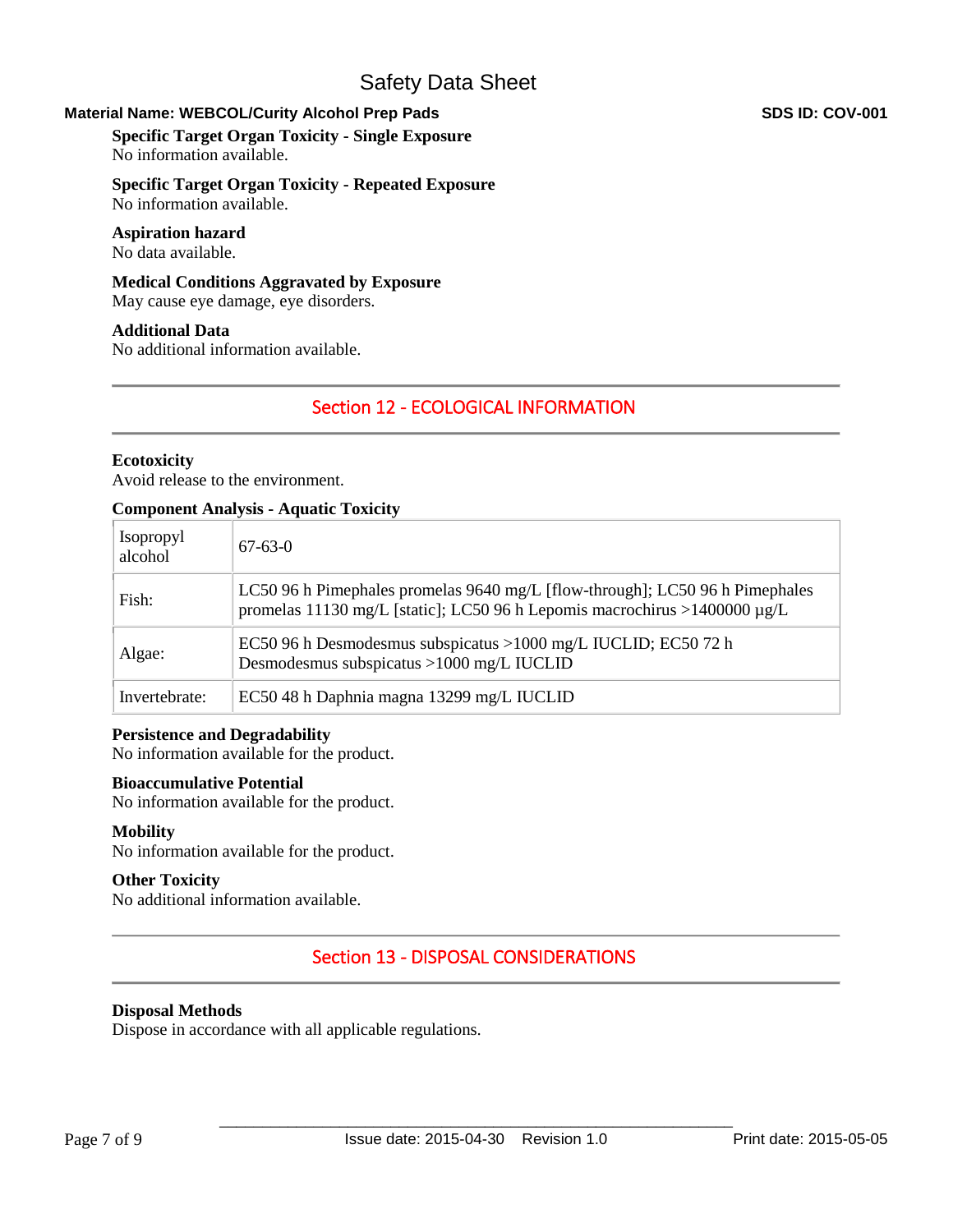## **Material Name: WEBCOL/Curity Alcohol Prep Pads SDS ID: COV-001**

# Section 14 - TRANSPORT INFORMATION

### **US DOT Information:**

**Shipping Name:**Not applicable **Hazard Class:** Not applicable **UN/NA #:** Not regulated per 49 CFR, Special Provision 47 (for rail and road transport in the USA) **Packing Group:** Not applicable **Required Label(s):** Not applicable **Additional information:** No additional information available

**IATA Information: Shipping Name:**Not applicable **Hazard Class:** Not applicable **UN#:** Not regulated, as per IATA, Special Provision A46 **Packing Group:** Not applicable **Required Label(s):** Not applicable **Additional information:** Consult current IATA regulations prior to shipping by air

**IMDG Information: Shipping Name:**Not applicable **Hazard Class:** Not applicable **UN#:** Not regulated, as per IMDG Code, Special Provision 216 **Packing Group:** Not applicable **Required Label(s):** Not applicable **Additional information:** No additional information available

**TDG Information: Shipping Name:**Not applicable **Hazard Class:** Not applicable **UN#:** Not regulated **Packing Group:** Not applicable **Required Label(s):** Not applicable **Additional information:** No additional information available

# Section 15 - REGULATORY INFORMATION

### **U.S. Federal Regulations**

This material contains one or more of the following chemicals required to be identified under SARA Section 302 (40 CFR 355 Appendix A), SARA Section 313 (40 CFR 372.65), CERCLA (40 CFR 302.4), TSCA 12(b).

| <b>Isopropyl</b><br>alcohol | $67-63-0$                                                                                                   |
|-----------------------------|-------------------------------------------------------------------------------------------------------------|
| <b>SARA 313:</b>            | 1 % de minimis concentration (only if manufactured by the strong acid process, no<br>supplier notification) |